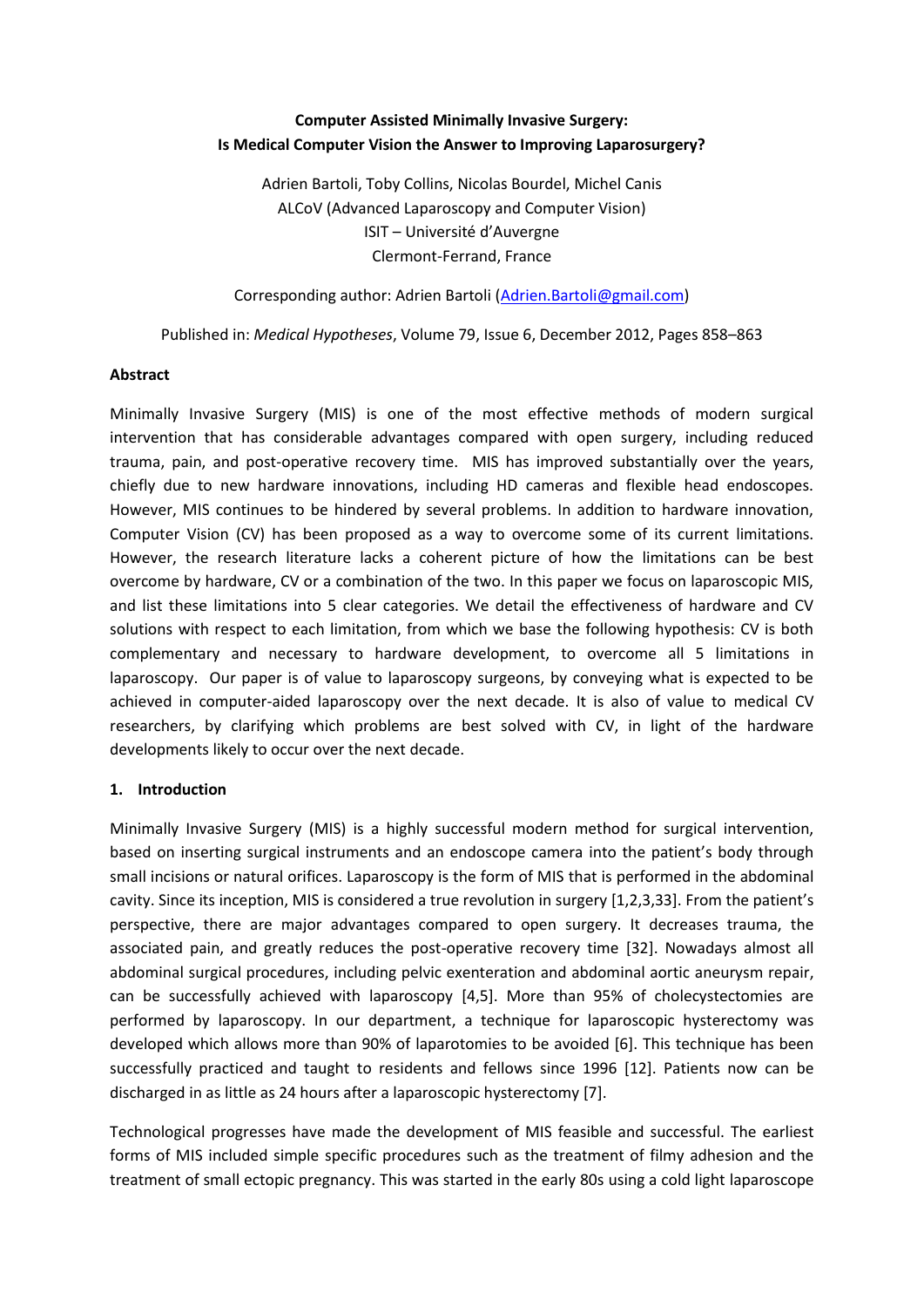(with no camera) held with the right hand of the surgeon and two instruments inserted into two suprapubic trocars. One of the instruments was manipulated by the left hand of the surgeon, and the other by an assistant. Even though the assistant was blind to the procedure, since only the surgeon was able to look inside the abdomen, satisfactory results were obtained by the method [8,9]. In the late 80s the problem of visualizing the procedure to multiple persons was solved by using a video camera mounted inside the laparoscope [10]. Now the assistants were no longer blind, and it was discovered just how much they can help the surgeon in laparoscopy. Also in the late 80s, laparoscopic intraperitoneal ovarian cystectomy became possible when the first effective grasping forceps were invented [11]. This technique for laparoscopic hysterectomy became simple when an effective canulation device became available [12]. It is clear that new technological progresses will again change and improve laparoscopy into the future. These improvements will help in various ways, including making laparoscopy easier to perform, learn and teach. As progress is made, it is also essential to keep the costs of adopting the new technology low. This means that patients can benefit from the improvements as early as possible, and that the technology can be widely distributed to hospitals over the world.

The main technological progress made over the last 30 years in laparoscopy has been the improvement in the quality of the image; both in terms of the camera's optics, CCD resolution and image display resolution. Currently in laparoscopy, the surgeon observes the procedure on a High Definition (HD) flat-screen display. This displays the live raw laparoscopic video stream. However, because the video is a 2D projection of the internal 3D operating scene, much of the important visual information is lost to the surgeon. This puts very real performance limitations on current video-based laparoscopy. It seems a natural direction to use computerized image processing to improve laparoscopy by enhancing the laparoscopic video stream before it is displayed. Enhancing does not only mean basic cosmetic operations such color correction. It also means applying advanced algorithms to understand the video content, and possibly combining it with preoperative data [17]. This would allow one to display, for instance, the position of benign or malignant tumors even though they may be hidden from the current laparoscope's viewpoint. The algorithms to reliably achieve this do not yet exist, but scientific grounds exist and are studied in a very well established research field called Computer Vision (CV).



image (left) with no hardware modification. The middle shape was obtained using the technique known as Shape-from-Motion [23] and the right shape was obtained from Shape-from-Shading [39].

Preliminary results of applying CV in the context of laparoscopy were obtained (see figure 1). However, understanding exactly how CV can help improve laparoscopy, how it complements hardware improvements, and knowing what its intrinsic limitations are, are critical questions which have not yet been addressed in the research literature, and are the subject of this paper. This article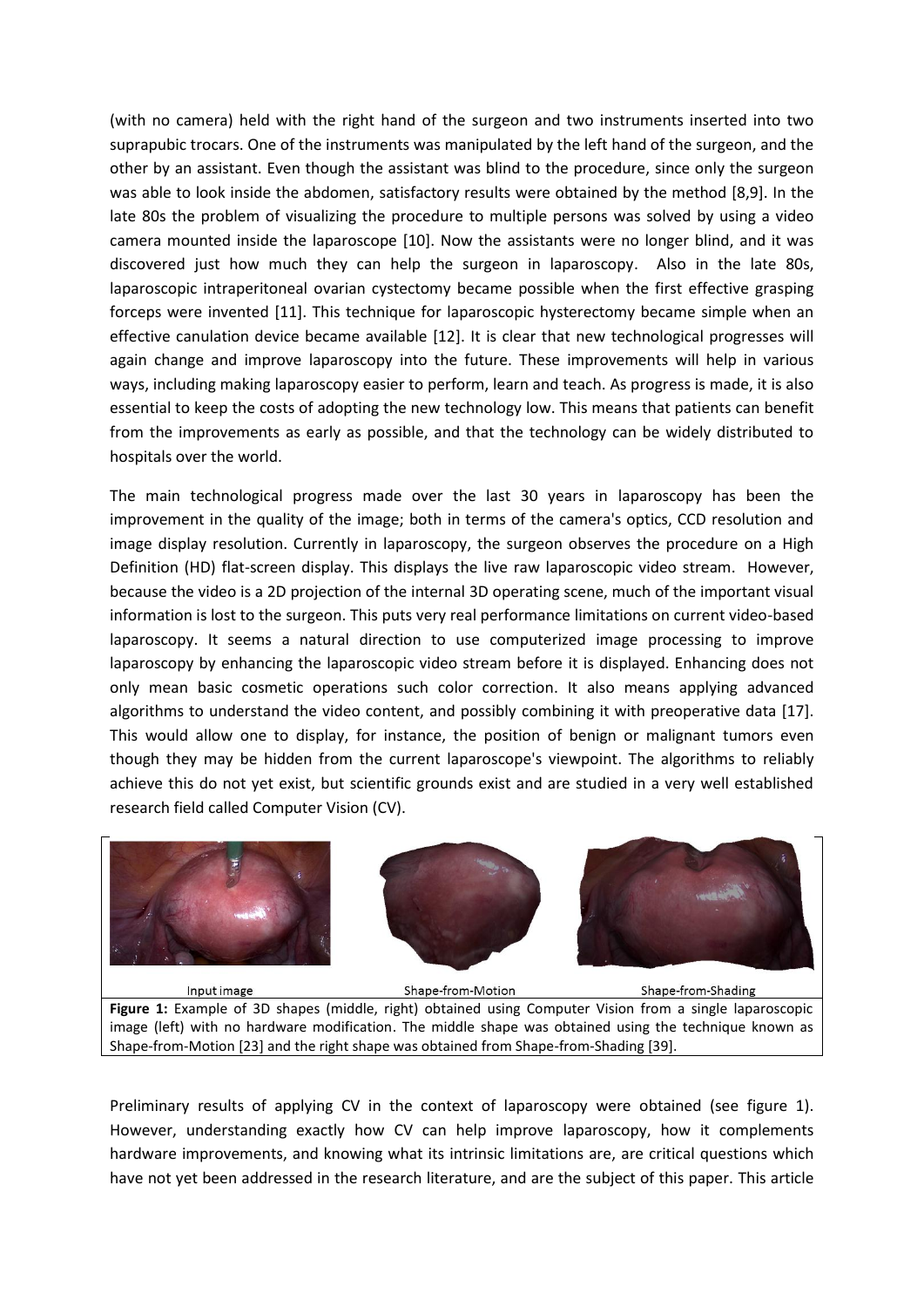has two main purposes. The first purpose is to enlighten clinicians on what they can expect to be achieved in computer-aided laparoscopy over the next decade by progress in medical image research. The second purpose is to help CV researchers understand and focus on goals whose solution will help laparoscopy. We achieve this by identifying the critical problems and limitations in laparoscopy for which software solutions are essential, in light of the fact that laparoscopic hardware might change over the forthcoming decade. Importantly, although the focus of this article is on laparoscopy, much of the analysis and conclusions can be transferred to other types of MIS.

## **2. Laparoscopy's current limitations**

Laparoscopy has intrinsic limitations related to the shortcomings of current technology. As of today, there are five main limitations of monocular laparoscopes, which are as follows:

- 1. **Weak depth perception.** Most current laparoscopes use a HD camera with a sophisticated optical transmission system. This means that they capture a 2D image of the operating environment, and deliver this to the surgeon's eyes via the HD monitor. The display system therefore cannot convey the 3D structure of the environment, but only flat 2D projections. That is, depth information is lost by the display system. As a consequence, In order for a surgeon to manipulate their instruments to perform a desired task, they have to infer themselves the scene's 3D structure from the flat image. This however is a difficult task, and takes years of training to be able to reconcile the image display with the true 3D scene and the position and movement of the instruments. These difficulties are obvious for laparoscopic suturing which is mastered only by so-called skilled or expert surgeons. Recent developments of robotics surgery which included a stereoscopic sensor image illustrated the importance of these limitations [40,41]. Indeed using this very expensive technology, it was demonstrated that the learning curve is much shorter. Moreover it was demonstrated [42] that even experts benefit from an improved depth perception through a significant decrease in the number of movements.
- 2. **Constrained vantage point.** The laparoscope enters the patient's body through a trocar centred at a small incision which is usually made only once throughout the procedure. This constrains what can be observed by the laparoscope, since it must pass through this entry point. This has two consequences. Firstly, the patient's anatomy may be viewed from an undesirable vantage point. This for example can make associating the movement of the instruments with the 2D image hard. Secondly, it may be impossible to observe some important parts of the patient's anatomy. This may make further dissection harder.
- 3. **Limited field-of-view.** At any given instance, the laparoscope's camera captures only a small 2D window of the internal environment. Furthermore, in laparoscopy the focal length is usually very low, and is hardly ever changed during a procedure, which means that the surgeon's field-of-view is limited. In order to successfully navigate, the surgeon must construct in their mind a visual representation of the environment, which is a difficult task.
- 4. **Weak haptics.** Haptic (or kinesthetic) feedback is the tactile sense, which is almost completely lost in current laparosurgery. Haptic feedback can be extremely important for the surgeon to evaluate the nature of tissue. For example, to find a tumor and its boundaries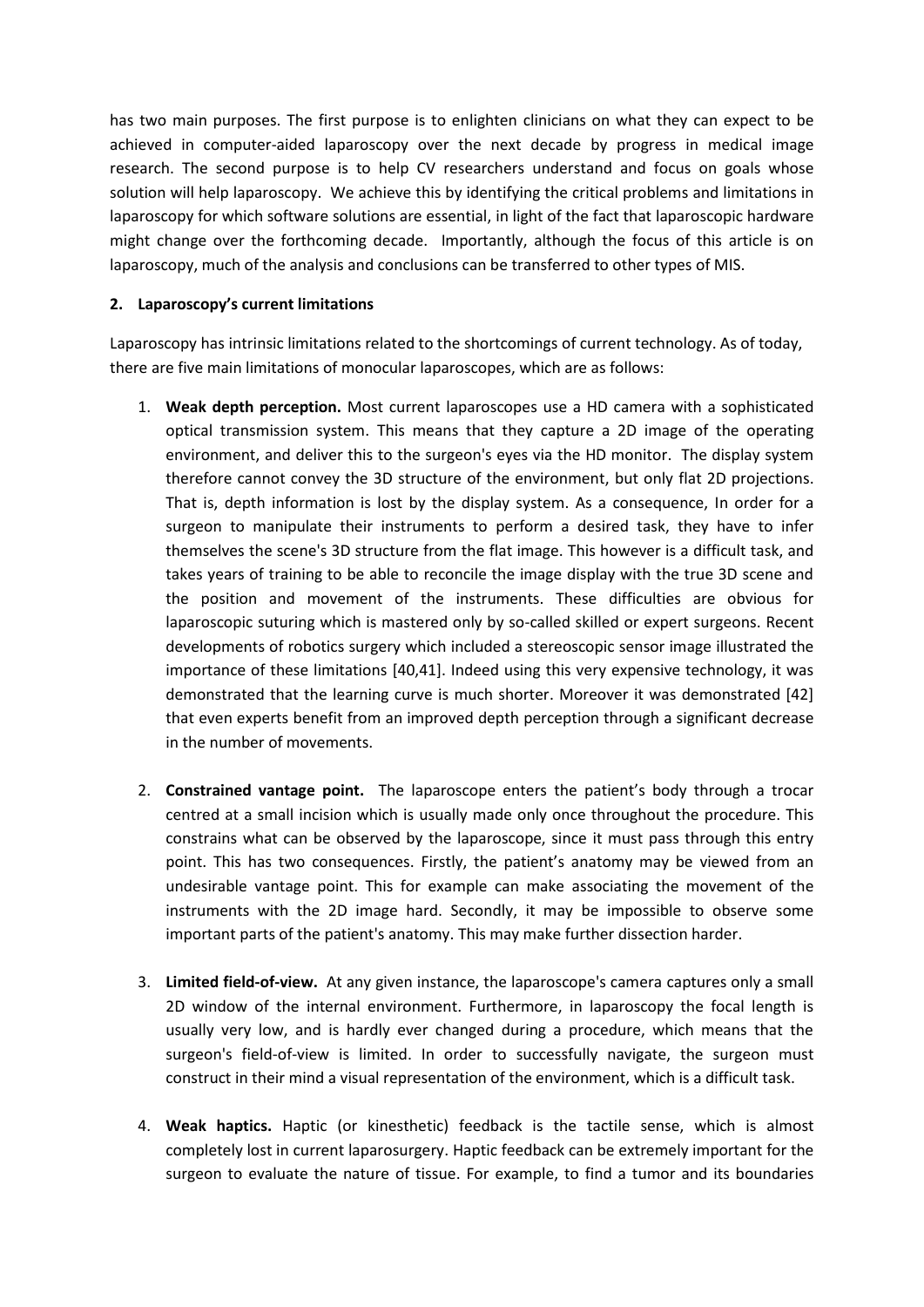prior to excision. The biomechanical properties of the tumor are usually significantly different to the surrounding healthy tissue. In open surgery, the boundary can be estimated by probing the tissue with the hand. By contrast, in laparoscopy this approach is not feasible using the kinesthetic feedback of current laparoscopy instruments [15].

5. **Occluded anatomy**. Some anatomical structures are hidden from the surgeon because they are behind visible tissue. Locating these however is often critical. For example, it is difficult to locate occluded structures that should not be harmed during surgery, such as major vessels, the ureter, or structures which should be resected such as myoma or endometriosis nodules. This limitation does not only apply to laparoscopy and MIS, but to open surgery.

These five limitations explain why laparoscopic surgery and particularly laparoscopic suturing is often considered as difficult and reserved to expert, skilled or even highly skilled surgeons. These limitations were partly resolved with current robotics-based approaches. This explains why the learning curve of endoscopic procedures is shorter when using a telemanipulator featuring stereovision.

### **3. Overcoming the current limitations of laparoscopy: hardware and Computer Vision solutions**

### *3.1 Hypothesis*

The major technological breakthroughs in laparoscopy have so far been obtained only by improving the hardware. We can identify three main landmarks, which are the introduction of (1) HD video cameras, (2) flexible laparoscope's head and (3) stereo-laparoscopes. By contrast, the image processing techniques used in current laparoscopy are very primitive. These mainly involve trivial tasks such as contrast correction and white balancing, which do nothing to address the abovementioned current limitations. An open question is whether significant progresses could be made to overcoming these limitations by modifying the laparoscope's software by using and developing powerful, state-of-the-art CV methods. 3D CV offers cutting edge techniques for 3D sensing from a single optical camera, and might be one way to open new major steps in laparoscopy. 3D CV could be deployed in two settings (1) as a complete alternative to hardware modification or (2) by achieving enhancements which cannot be achieved by hardware modification alone. An example of the second case is for stereo-laparoscopes. Here, even though depth can be perceived by the surgeon, limitation 2 (constrained vantage point) is not solved. By contrast 3D CV can use the additional information provided by the second camera to provide even better enhancements.

**Solutions with hardware modification.** One possible route for improving laparoscopy is to modify the hardware of the laparoscope. That is, to go beyond using a single monocular camera and to use sensing technologies which provide more information with which to assist laparoscopy. There already exist some examples of this [13,31].

**Solutions with Computer Vision.** A second possible route to overcome the limitations is by using a computer program to enhance the laparoscopic video stream and enrich it with extra information before being displaying to the surgeons. To achieve this means applying advanced algorithms to understand the video content, and also exploit additional information such as preoperative data acquired by a different modality, to present and visualize new, useful data to the surgeons to help them perform their tasks. For example, if a malignant tumor has been detected in a pre-operative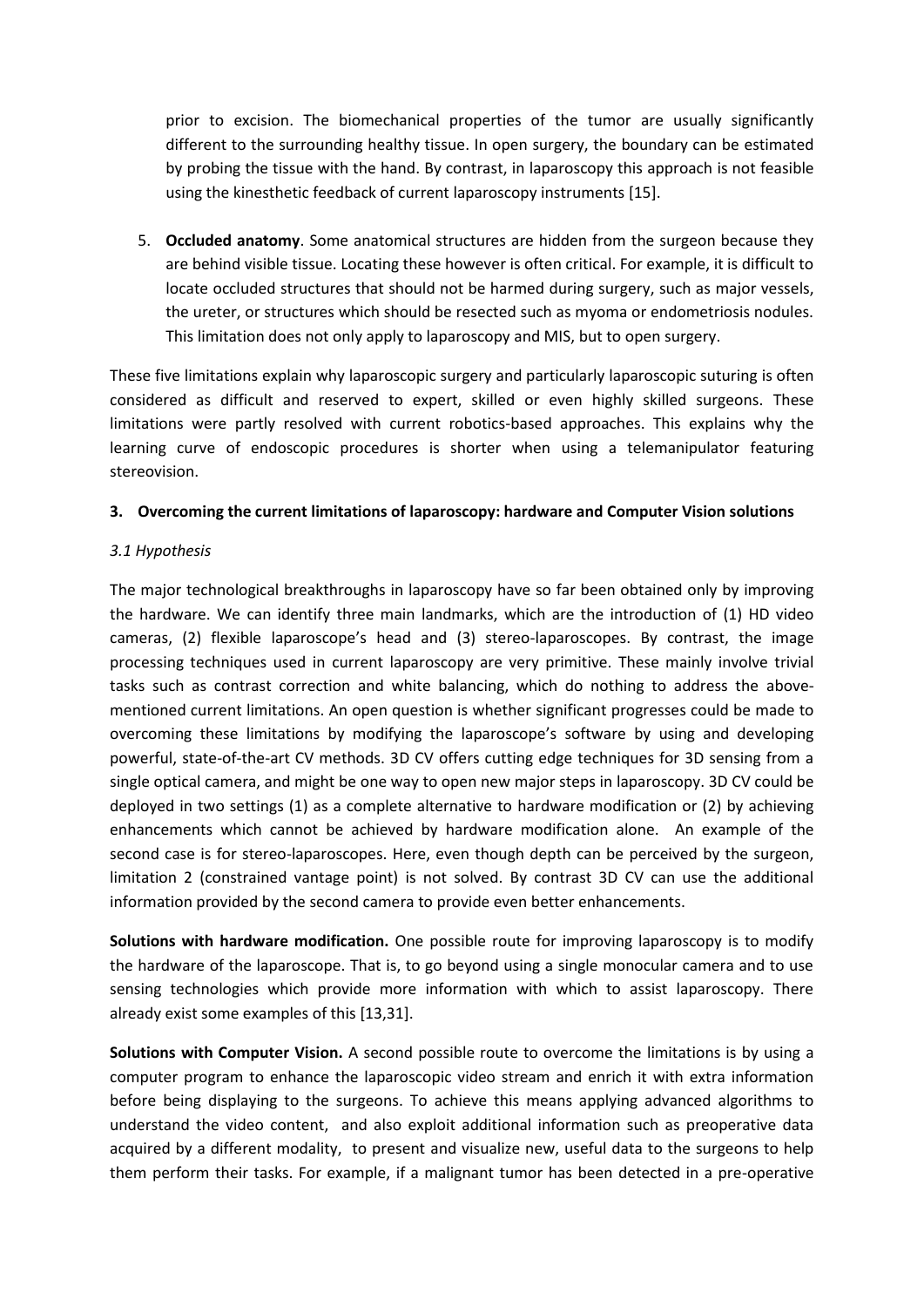MRI scan, by automatically registering (or aligning) this scan to the laparoscopic image, it would be possible to display its position, even if it were hidden from the laparoscope's camera.

The overarching goal of CV is to infer information about the environment from images. This ranges from semantic information obtained by detecting and recognizing object and people to geometric information such as lengths, areas, surface shapes and volumes. The latter is the topic of 3D CV, which seeks to find a 3D model of the environment from 2D images. This is particularly relevant in the context of laparoscopy where the absence of true 3D sensing is one of the major limitations. 3D CV has been actively researched for over 30 years. Now, successful, real-world 3D CV applications have started to emerge, particularly in the video game and cinematographic post-production industries [28,29].

**Our Hypothesis: Computer Vision software is necessary, and complementary to hardware modification for overcoming the current limitations of laparoscopy.**

### *3.2 Evidence*

In developing and producing an enhanced laparoscopic system using hardware modification and/or CV, at the fore-front there are three main considerations: (1) the effectiveness of the solution, (2) the technical difficulty of achieving the solution and (3) the cost of adopting the new technology.

**Overcoming the current limitations with hardware modification.** We now review the technologies for overcoming the current limitations of monocular laparoscopy by modifying the laparoscopy hardware. A summary of this is presented in Table 1.

| Limitation                                                                                          | Hardware solution         | <b>Effectiveness</b> | <b>Technical difficulty</b> |  |
|-----------------------------------------------------------------------------------------------------|---------------------------|----------------------|-----------------------------|--|
| 1. Weak depth perception                                                                            | Stereo-laparoscope        | Medium/High          | Achieved/Low                |  |
| 2. Constrained vantage point                                                                        | Flexible head             | <b>Medium</b>        | Achieved                    |  |
| 3. Limited field-of-view                                                                            | Wide-angle lens           | Low                  | Low                         |  |
| 4. Weak haptics                                                                                     | Haptic sensor instruments | High                 | <b>High</b>                 |  |
| 5. Occluded anatomy                                                                                 | Laparoscopic US           | Medium               | Achieved                    |  |
| Weblie 4 ε Αποστολογία στη Στουργανία Βαγλεπλούς τα βιολογια στουργανία Γιανολιτσία του αλλά σελλού |                           |                      |                             |  |

**Table 1:** Overcoming the current limitations of laparoscopy with hardware modification.

- 1. **Weak depth perception.** Laparoscope manufacturers have proposed stereo-laparoscopes that embed a second camera. Each of the two images is then displayed to each eye of the surgeon, whose brain can naturally perceive depth. For instance, Intuitive Surgical's Da Vinci system integrates a stereo-laparoscope [13]. The surgeon positions their head in front of two small screens, displaying the corresponding stereo images to the two eyes. In this setup, the system does not recover any 3D information; it is the surgeon's brain which achieves this. The effectiveness of this solution is medium when using a fixed convergence angle stereo setup (such as the Da Vinci system). It will be high when variable convergence angle systems have been developed.
- 2. **Constrained vantage point.** Two hardware solutions have been proposed for this. The first is to use a second trocar to introduce the laparoscope from a different vantage point. However this can introduce difficulties for the surgeon, who has to find new landmarks to orient themselves, and has to become familiar with viewing their instruments from the different view. The second, more recent hardware solution is the flexible-head laparoscope. Here, the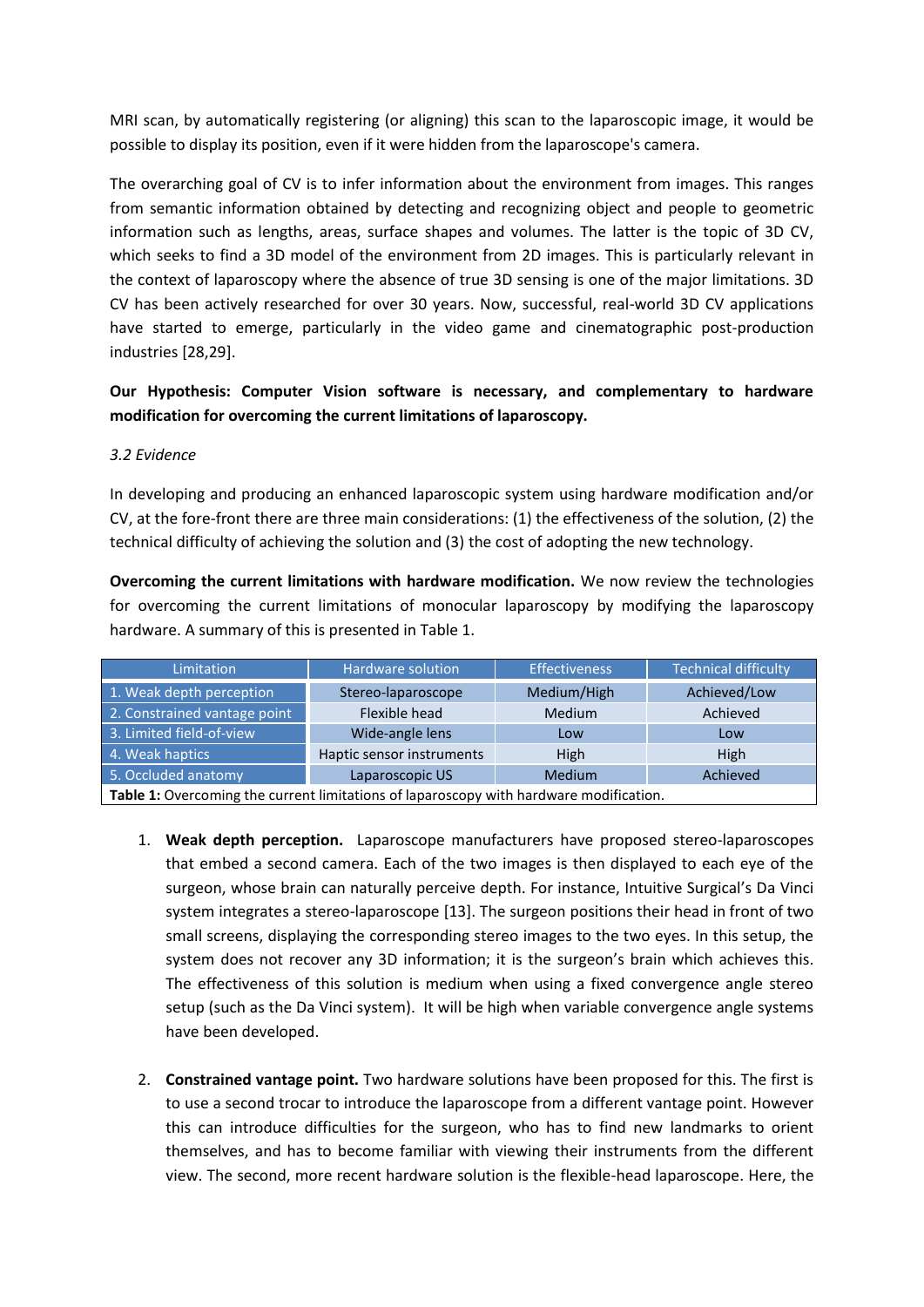camera can change orientation, and lets the surgeon observe some of the structures which would be hidden with fixed-head hardware. Flexible head laparoscopes allow for orientation change along one degree of freedom. For instance, Karl Storz' Endocameleon [14] and Olympus' Endoeye Flex 5 [38] are laparoscopes that feature a flexible head. The clinical use of this prototype is still preliminary. The effectiveness of this solution is medium, and is limited by the flexible head's single degree of freedom. A real or virtual mirror could also be used to aid visualization, but the effectiveness of this solution is currently minor [34].

- 3. **Limited field-of-view.** Current laparoscopes allows one to adjust the laparoscope's level of zoom, and hence the field-of-view. However, this is not a practical solution, as it is inconvenient to switch between wide-angle and narrow-angle focal lengths during surgery. Surgeons thus generally retract the laparoscope. Wide angle lenses also exist but they typically distort the image.
- 4. **Weak haptics.** No existing solution.
- 5. **Occluded anatomy.** Laparoscopic Ultrasound (LUS) requires that the port sites are placed to allow the laparoscopic ultrasound probe to be inserted for biplanar examination. It has not been widely used in gynecologic procedures, though it may be useful in the identification of the location of a cyst within an ovary [35] and of the myoma of the uterus [36]. There exist other techniques such as fluorescence imaging [37] but their use in gynecologic procedures is currently marginal.

The likelihood that a manufacturer proposes a product which implements any of the hardware solution is a combination of two factors: this solution's effectiveness at solving a limitation and the technical difficulty of its development. We can see from table 1 that it is thus unlikely that limitations 3 and 4 be overcome by hardware modification in a near future.

**Proposition 1.** Of the limitations which have been overcome by hardware, the cost of these systems when compared with standard monocular endoscopes currently prohibits their widespread use.

We already have evidence for this proposition. For instance, the Da Vinci system, which seems to have the potential to substantially improve training in laparoscopy (but which lacks clinical benefits for expert surgeons [13]), has not been widely adopted. Because of its costs this technology is reserved to complex, selective surgical procedures and will probably never be used in small hospitals and in developing countries. Even in university hospitals of affluent countries, it is highly unlikely that they would invest in a robot for each operating theater whereas this investment would be necessary if this technology was mostly used for simple routine procedures such as cholecystectomy and hysterectomy.

**Proposition 2.** Breakthroughs in hardware will be extremely difficult to integrate in a single system.

For example, consider the case of resolving limitations 1 and 2 with a single hardware solution. This would require integrating stereo and a flexible head. This is technically far from being trivial.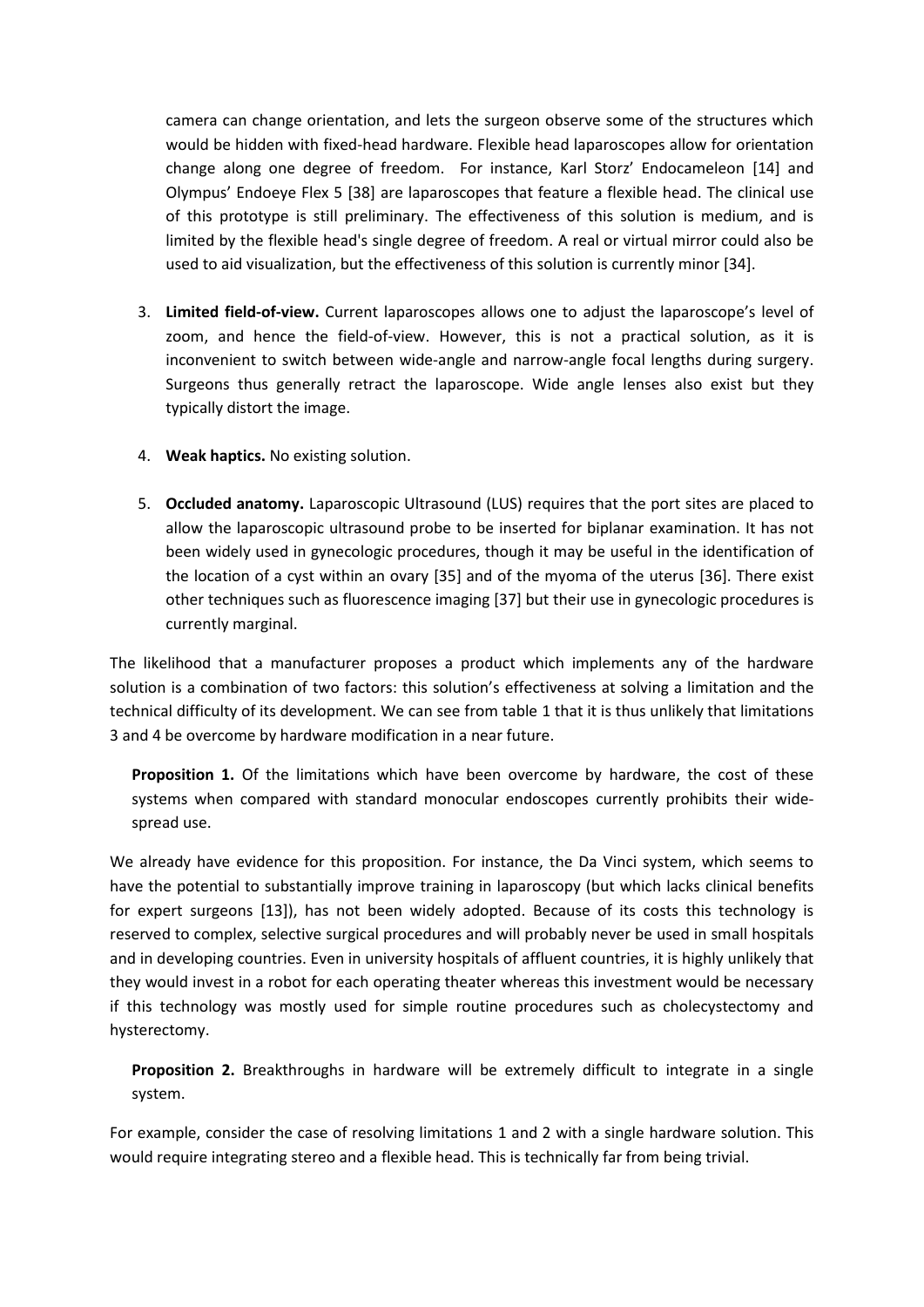**Proposition 3.** There are some enhancements which overcome current limitations that can never be achieved with hardware modification alone.

One very important example of this is limitation 4 (weak haptics). A second example is when considering the recent trend of using a single entry port [24], or the NOTES approach [25], which require all devices to be miniaturized even more. This requirement puts hard, physical limits on the hardware solution. In the case of limitation 1 (weak depth perception), for a NOTES approach, this may mean that the stereo baseline is too small to acquire the proper sensation of depth.

**Overcoming the current limitations with Computer Vision.** We now turn to CV-based solutions to the same set of limitations, and provide a similar level of analysis in terms of the effectiveness of the solution and its technical difficulty.

CV seeks to solve the limitations in current laparoscopy by performing 3D reconstruction of organs and tissue in the abdominal cavity, and performing automatic preoperative to laparoscopic image data registration in realtime. A main advantage of CV-based solutions is that the costs of adopting, improving and distributing CV solutions are negligible when compared with hardware modification.

To achieve CV-based solutions, one is required to use highly advanced CV techniques and to develop efficient implementations to meet the realtime constraints. Currently realtime 3D CV is limited to specific cases [26], and the field is quite far from providing solutions to situations as complex as encountered in laparoscopy. A whole new field is beginning to emerge at the intersection of CV, medical imaging and realtime parallel processing. This field, which has already gained some ground in the last few years [27] may be one day known as Live Medical Computer Vision.

Based on the current state-of-the-art in CV, and current research trends, we can hypothesize about the kinds of CV solutions we can expect to emerge over the next 10 years for enhancing monocular laparoscopy. Table 2 provides a high-level description of the current and future CV solutions that are most suitable for resolving each limitation.

| Limitation                                                                      | <b>Monocular CV solution</b> | <b>Effectiveness</b> | <b>Technical difficulty</b> |  |
|---------------------------------------------------------------------------------|------------------------------|----------------------|-----------------------------|--|
| 1. Weak depth perception                                                        | Depth estimation             | Low                  | <b>High</b>                 |  |
| 2. Constrained vantage point                                                    | Novel view synthesis         | Medium/High          | <b>Medium</b>               |  |
| 3. Limited field-of-view                                                        | <b>SLAM</b>                  | <b>Medium</b>        | <b>Medium</b>               |  |
| 4. Weak haptics                                                                 | Preoperative registration    | High                 | <b>High</b>                 |  |
| 5. Occluded anatomy                                                             | Preoperative registration    | High                 | <b>High</b>                 |  |
| Table 2: Quercaming the current limitations of langresseny with Camputer Vicion |                              |                      |                             |  |

**Table 2:** Overcoming the current limitations of laparoscopy with Computer Vision.

1. **Weak depth perception.** 3D CV can estimate a partial 3D model of the environment from single or multiple images, by using visual cues such as motion and shading. Given such a model, 3D vision immediately facilitates the perception of depth for the surgeon. This is because it allows one to synthetically generate the two images corresponding to viewing the 3D model with two eyes. A stereo-laparoscope does not explicitly reconstruct the 3D structure. The drawback of this is that the stereo images must match the user's convergence angle, which is difficult to achieve perfectly [18]. In contrast, a reconstructed 3D model can be easily rendered so that the images match the user's parameters. Monocular-based 3D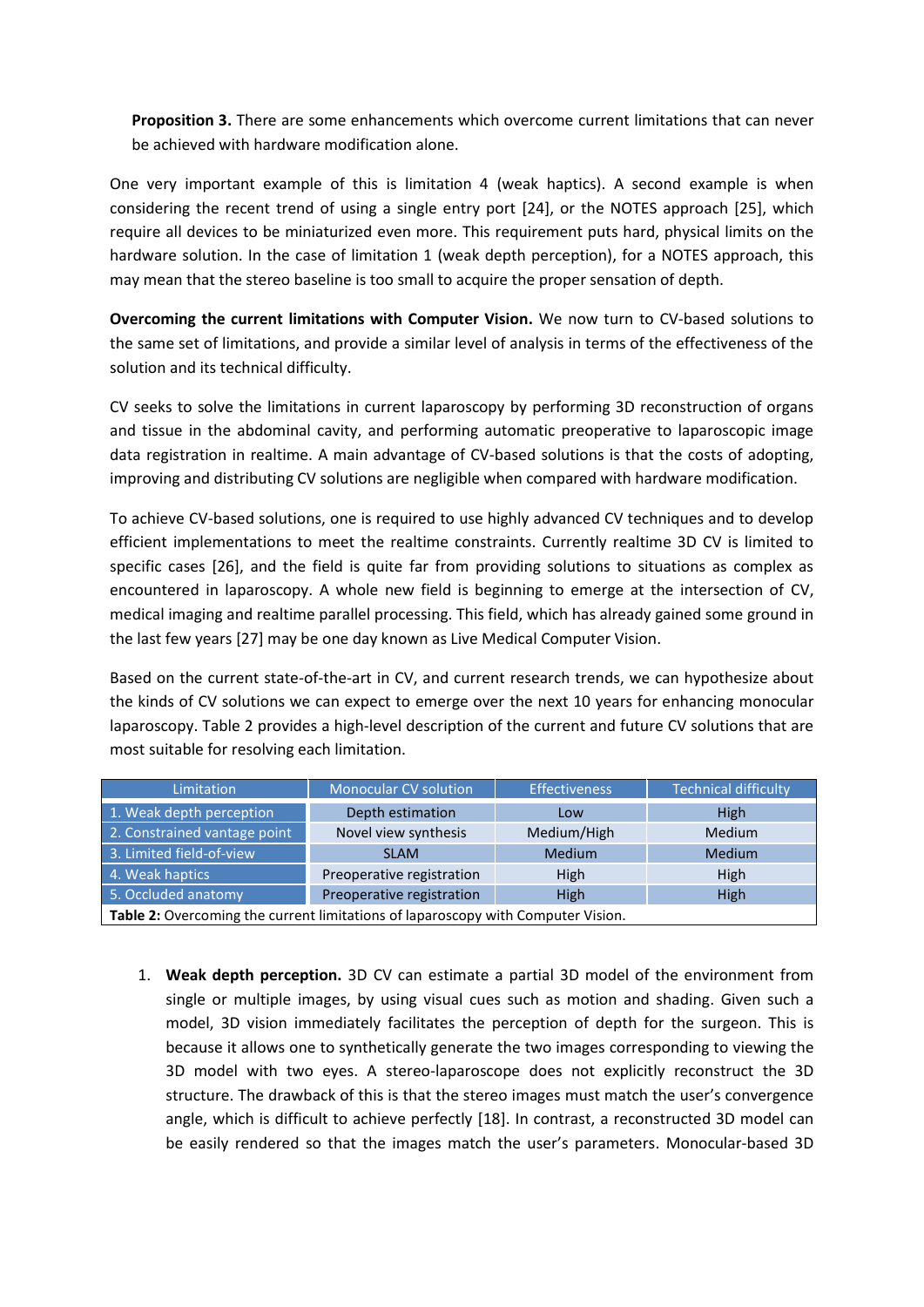reconstruction is tremendously difficult however, and it is likely that no solution will exist which provides anything comparable in effectiveness to a hardware solution.

- 2. **Constrained vantage point.** Similarly to the case of weak depth perception, a 3D model can help overcome this limitation. Indeed, such a model can be rendered from virtually any vantage point, which could then be interactively chosen by the surgeon using a device such as a trackball. The effectiveness of this solution may therefore be higher than the flexible head. However, this approach does not allow looking at parts hidden from the real current laparoscope's vantage point. A more advanced CV solution is based on exploiting preoperative data. For example, if an organ be segmented and its 3D shape reconstructed in a preoperative MRI. Finding the spatial transformation from the MRI to the current patient's body pose would here be a solution that would let the computer fill in the missing surface information in the hidden parts, and thus allow the surgeon to enjoy a virtually arbitrary viewpoint in the abdominal cavity in realtime.
- 3. **Limited field-of-view.** This limitation can be solved by CV by solving the problem known in the community as Simultaneous Localization and Mapping (SLAM). Methods now exist when the 3D environment is approximately rigid. In some settings in MIS, such as brain surgery this can be a valid assumption. However in laparoscopy, the rigid assumption is too constrained. Recent work has been attempted to extend SLAM to deformable settings, with some success when the deformable motion is predictable or periodic. However, in the general case when tissue deforms by instrument manipulation, the problem is challenging and as yet unsolved. The CV solution is more effective than the hardware solution since arbitrary wide angle/narrow angle views can be synthesized, overlaid and presented to the surgeon.
- 4. **Weak haptics.** We propose that CV can be used to solve this limitation, albeit indirectly. Instead of trying to recreate haptics, which is not possible by software only, we propose that preoperative information can act as a surrogate for the lost haptic information. The primary purpose of haptics is to let the surgeon identify pathological tissues and their boundaries. Such tissues are generally visible in preoperative images, and can be demarked by a surgeon or radiologist in the planning phase. We argue that CV can be used to automatically transfer this information to the live laparoscopic view by a process called registration. This process automatically aligns the preoperative data with the current laparoscopic image. Hence, the haptic information lost in laparoscopy in fact becomes redundant. This is because the information gleaned from haptics (the nature of the tissue) can be visualized via the registered preoperative data. For example, this would let the surgeon see the boundaries of a nodule by highlighting its region in the laparoscopic image with a special color.
- 5. **Occluded anatomy**. CV offers a solution to this problem by registering and visualizing preoperative 3D data to the live laparoscopy image. The solutions to this are very similar to those for overcoming limitation 2.

**Combining hardware and CV solutions: a middle ground.** It is far more likely that rather than a hardware based or software based solution, a middle ground will be reached combining the best of both. We are already learning that a small amount of hardware modification can make a big effect on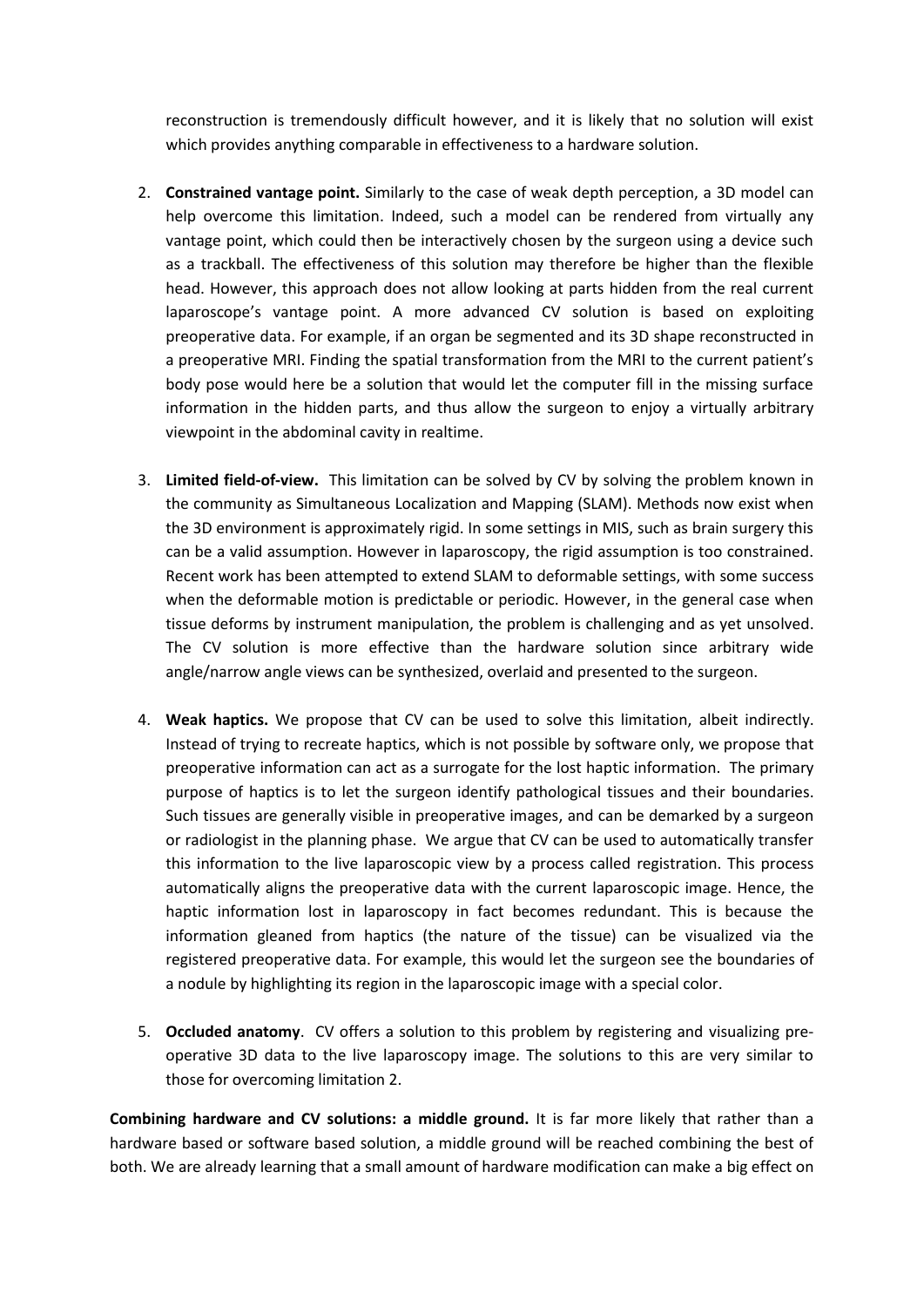the feasibility of CV algorithms. For instance, using two images from a stereo-laparoscope makes 3D reconstruction far easier than with a standard monocular laparoscope, although the problem is still not trivial. CV can also benefit from high frame-rate cameras. Of course, knowing precisely where on the hardware / software divide the solutions to each of the limitations lie, and understanding how best to complement CV with minimal hardware modifications will be a very valuable piece of information.

| Limitation                                                                                             | Hardware + Computer Vision           | <b>Effectiveness</b> | <b>Technical difficulty</b> |  |  |
|--------------------------------------------------------------------------------------------------------|--------------------------------------|----------------------|-----------------------------|--|--|
| 1. Weak depth perception                                                                               | Variable angle stereo-laparoscope    | High                 | Low                         |  |  |
| 2. Constrained vantage point                                                                           | Flexible head + novel view synthesis | <b>High</b>          | Medium                      |  |  |
| 3. Limited field-of-view                                                                               | Wide-angle lens + SLAM               | High                 | <b>Medium</b>               |  |  |
| 4. Weak haptics                                                                                        | Stereo + Preoperative registration   | High                 | High                        |  |  |
| 5. Occluded anatomy                                                                                    | Stereo + Preoperative registration   | High                 | High                        |  |  |
| Table 3: Plausible combinations of hardware and CV to overcome the current limitations of laparoscopy. |                                      |                      |                             |  |  |

Table 3 suggests what we believe to be the plausible hardware and CV combinations to solve the limitations in laparoscopy over the next decade. Limitation 1 will be solved with a hardware solution using a stereo-laparoscope with variable convergence angle. Here CV plays little to no role in solving this limitation. Limitation 2 will be solved with a flexible head setup. CV will be used to synthesize novel views from arbitrary viewpoints, but will be assisted by the additional data coming from the differing images acquired by changing the physical camera's vantage point. The technical difficulty is limited by solving the CV problem of novel view synthesis. Limitation 3 will be solved partially by hardware using a wide angle lens with a very high definition camera, which facilitates zooming done in software. It will also be solved partially in software using SLAM, in order to acquire a large-scale map of the intraoperative environment. Limitations 4 and 5 involve CV solutions which are technically hard to achieve. However, they are greatly helped by hardware modification, and in particular stereo image data.

**We believe that our hypothesis will be proved correct if the technical difficulties of CV-based solutions to limitations 4 and 5 are not too high to realize highly effective solutions.**

## **4. Evaluation**

The way to evaluate our hypothesis is in developing and implementing a solution to limitations 4 and 5, and having its effectiveness tested clinically. This is one of our group's focuses for the upcoming decade. Our group includes medical doctors and non-medical scientists whose field of expertise is CV.

**In defense of our hypothesis.** CV is a well-established research field with a rigorous theoretical underpinning (see for instance the textbooks [20,21,22]). The general problem of CV in a deformable environment observed with a monocular camera like a laparoscope has been an important focus of research for about a decade. Effective methods now exists which may be successfully applicable to laparoscopy. The constraint of realtime processing may be met by using Graphical Processing Units (GPU) which, thanks to parallel programming, runs computer programs at extremely fast rates. Graphics cards supporting GPU programming are available in most consumer grade computers. We can expect therefore, that in the next coming years many problems in CV will have corresponding realtime GPU implementations. HD laparoscopes provide sharp images of extremely high quality,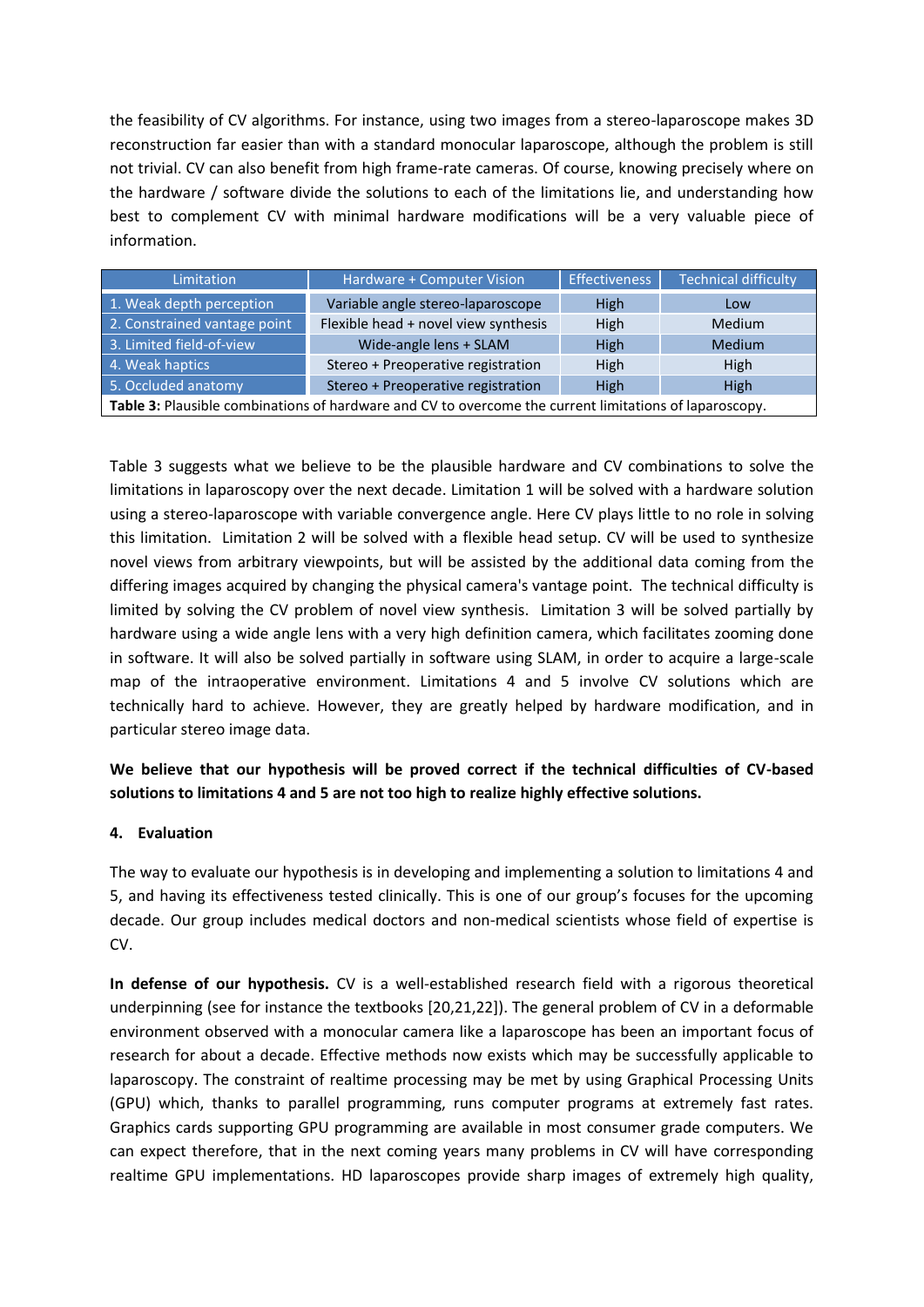which is a strong asset for developing CV methods. In our group, we have successfully applied advanced monocular 3D CV techniques to laparoscopy [23].

**In contention to our hypothesis.** On the other hand, there are arguments to support the fact that the laparoscopic conditions are extremely difficult for applying CV techniques. Firstly, the fact that the environment is moist will make it reflect light unevenly. Common assumptions, such as photoconstancy, which are cornerstones of current successful CV algorithms, do not apply here in general. Secondly, the extreme shape, anatomical and topological changes undergone by the organs through surgery are major hurdles. These are far more challenging than the simplified conditions used for developing most current deformable 3D sensing algorithms [30]. Thirdly, phenomena such as smoke and blood are also extremely challenging to handle.

### **Bibliography**

- 1. Manhes H, Lesec G. Endoscopy or the surgical revolution for women. Curr Opin Obstet Gynecol. 1995 Aug;7(4):243-7.
- 2. Cuschieri A, Terblanche J. Laparoscopic cholecystectomy: evolution, not revolution. Surg Endosc. 1990;4(3):125-6.
- 3. Ellison EC, Carey LC. Lessons learned from the evolution of the laparoscopic revolution. Surg Clin North Am. 2008 Oct;88(5):927-41,
- 4. Chen MH, Murphy EA, Halpern V, Faust GR, Cosgrove JM, Cohen JR. Laparoscopic-assisted abdominal aortic aneurysm repair. Surg Endosc. 1995 Aug;9(8):905-7.
- 5. Pomel C, Rouzier R, Pocard M, Thoury A, Sideris L, Morice P, Duvillard P, Bourgain JL, Castaigne D. Laparoscopic total pelvic exenteration for cervical cancer relapse. Gynecol Oncol. 2003 Dec;91(3):616-8.
- 6. Canis M, Botchorishvili R, Ang C, Rabischong B, Jardon K, Wattiez A, Mage G. When is laparotomy needed in hysterectomy for benign uterine disease? J Minim Invasive Gynecol. 2008 Jan-Feb;15(1):38-43.
- 7. de Lapasse C, Rabischong B, Bolandard F, Canis M, Botchorischvili R, Jardon K, Mage G. Total laparoscopic hysterectomy and early discharge: satisfaction and feasibility study. J Minim Invasive Gynecol. 2008 Jan-Feb;15(1):20-5.
- 8. Bruhat MA, Manhes H, Mage G, Pouly JL. Treatment of ectopic pregnancy by means of laparoscopy. Fertil Steril. 1980 Apr;33(4):411-4.
- 9. Gomel V. Laparoscopic tubal surgery in infertility. Obstet Gynecol. 1975 Jul;46(1)
- 10. Nezhat C, Crowgey S, Nezhat F. Videolaseroscopy for the treatment of endometriosis associated with infertility. Fertil Steril. 1989 Feb;51(2):237-40
- 11. Canis M, Mage G, Pouly JL, Wattiez A, Manhes H, Bruhat MA. Laparoscopic diagnosis of adnexal cystic masses: a 12-year experience with long-term follow-up. Obstet Gynecol. 1994 May;83(5 Pt 1):707-12
- 12. Wattiez A, Soriano D, Cohen SB, Nervo P, Canis M, Botchorishvili R, Mage G, Pouly JL, Mille P, Bruhat MA. The learning curve of total laparoscopic hysterectomy: comparative analysis of 1647 cases. J Am Assoc Gynecol Laparosc. 2002 Aug;9(3):339-45
- 13. Boggess JF, Gehrig PA, Cantrell L, Shafer A, Ridgway M, Skinner EN, Fowler WC.A case-control study of robot-assisted type III radical hysterectomy with pelvic lymph node dissection compared with open radical hysterectomy. Am J Obstet Gynecol. 2008 Oct;199(4)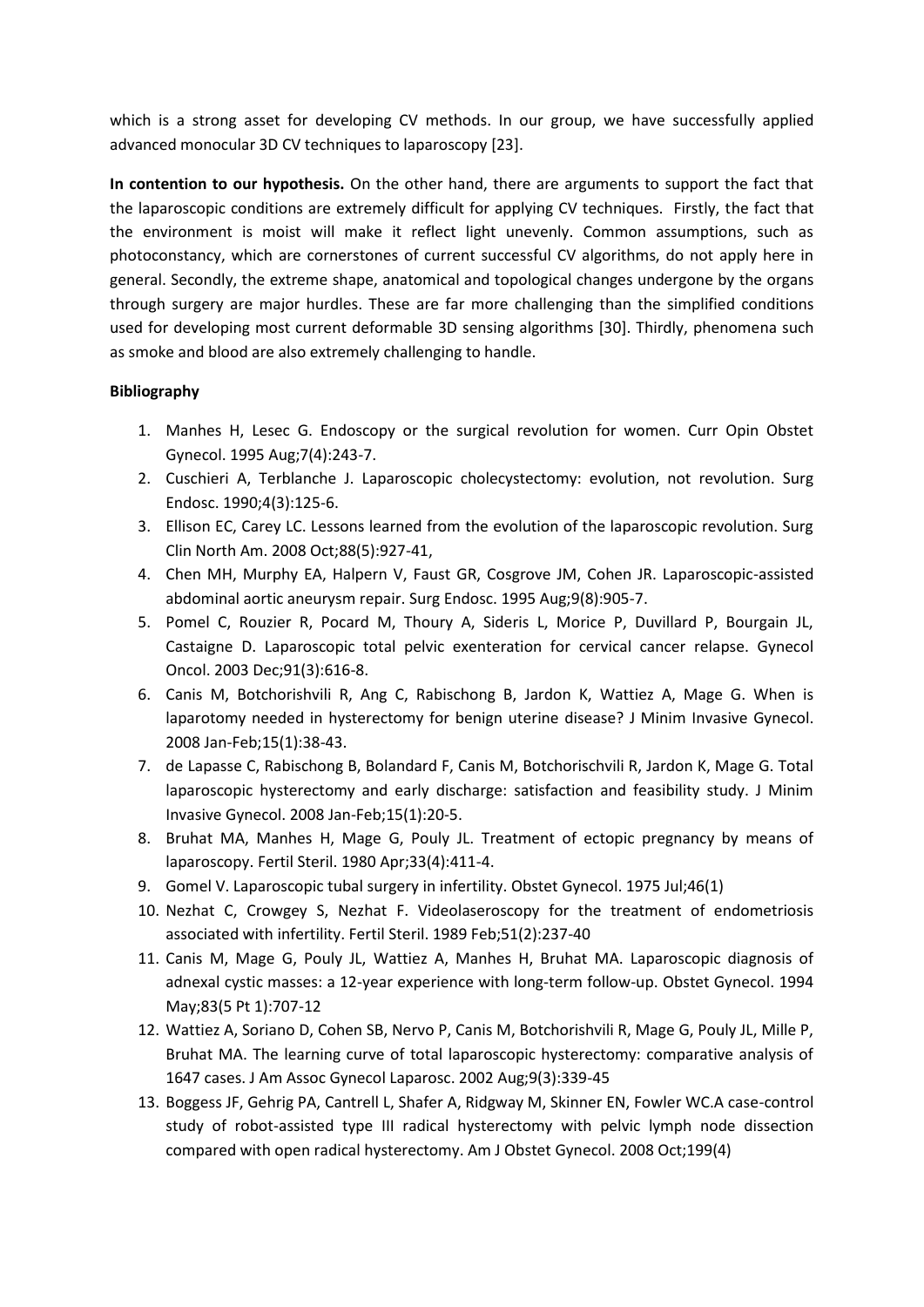- 14. Endocameleon: [http://www.karlstorz.de/cps/rde/xchg/SID-2AE8C43C-B188CBC6/karlstorz](http://www.karlstorz.de/cps/rde/xchg/SID-2AE8C43C-B188CBC6/karlstorz-en/hs.xsl/5633.htm)[en/hs.xsl/5633.htm](http://www.karlstorz.de/cps/rde/xchg/SID-2AE8C43C-B188CBC6/karlstorz-en/hs.xsl/5633.htm)
- 15. Eskef K, Oehmke F, Tchartchian G, Muenstedt K, Tinneberg HR, Hackethal A. A new variableview rigid endoscope evaluated in advanced gynecologic laparoscopy: a pilot study. Surg Endosc. 2011 Oct;25(10)
- 16. Schostek S, Schurr MO, Buess GF Review on aspects of artificial tactile feedback in laparoscopic surgery. Medical Engineering & Physics 2009,31,887-898
- 17. S. Nicolau and L. Solar and D. Mutter and J. Marescaux. Augmented Reality in Laparoscopy Surgical Oncology, Surgical Oncology, 20:189-201, 2011.
- 18. U. D. A Mueller-Richter and A. Limberger and P. Weber and K. W. Ruprecht and W. Spitzer and M. Schilling. Possibilities and limitations of current stereo-endoscopy. Surgical Endoscopy. 18: 942—947, 2004.
- 19. Penne, J., Holler, K., Sturmer, M., Schrauder, T., Schneider, A., Engelbrecht, R., Feusner, H., Schmauss, B. Time-of-Flight 3-D Endoscopy. MICCAI (2009)
- 20. D. Forsyth and J. Ponce. Computer Vision A Modern Approach. Prentice Hall, 2003
- 21. R. I. Hartley and A. Zisserman. Multiple View Geometry in Computer Vision. Cambridge University Press, 2003, ISBN: 0521540518, Second Edition
- 22. O. Faugeras and Q.-T. Luong and T. Papadopoulo. The Geometry of Multiple Images. MIT Press, 2001.
- 23. Malti, A., Bartoli, A., Collins, T. Template-Based Conformal Shape-from-Motion-and-Shading for Laparoscopy. Proceedings of the Third International Conference on Information Processing in Computer-Assisted Interventions, Pisa, Italy, June 2012.
- 24. Laparoendoscopic single-site and natural orifice surgery in gynecology. Escobar PF, Starks D, Fader AN, Catenacci M, Falcone T. Fertil Steril. 2010 Dec;94(7):2497-502
- 25. Bourdel N, Kondo W, Botchorishvili R, Poincloux L, Niro J, Rabischong B, Jardon K, Pouly JL, Mage G, Canis M. Assessment of sentinel nodes for gynecologic malignancies by natural orifices transluminal endoscopic surgery (NOTES): preliminary report. Gynecol Oncol. 2009 Dec;115(3):367-70
- 26. Jakob Santner, Christian Leistner, Amir Saffari, Thomas Pock and Horst Bischof. PROST: Parallel Robust Online Simple Tracking . IEEE International Conf. on Computer Vision and Pattern Recognition 2010
- 27. Peter Mountney, Danail Stoyanov and Guang-Zhong Yang. Three-Dimensional Tissue Deformation Recovery and Tracking: Introducing techniques based on laparoscopic or endoscopic images. IEEE Signal Processing Magazine. 2010 July. Volume: 27. Issue: 4. pp. 14- 24
- 28. Vicon's Boujou. [http://www.2d3.com](http://www.2d3.com/)
- 29. Autodesk's Matchmover. [http://usa.autodesk.com](http://usa.autodesk.com/)
- 30. J. Taylor, A. Jepson, and K. Kutulakos. Non-rigid structure from locally rigid motion. IEEE International Conf. on Computer Vision and Pattern Recognition 2010
- 31. J. Penne, K. Höller, M. Stürmer, T. Schrauder, A. Schneider, R. Engelbrecht, H. Feusner and B. Schmauss. Time-of-Flight 3D Endoscopy. MICCAI, 2009
- 32. M. Candiani, S. Izzo, A. Bulfoni, J. Riparini, S. Ronzoni, A. Marconi. Laparoscopic vs vaginal hysterectomy for benign pathology. Am J Obstet Gynecol 2009;200:368.e1-368.e7